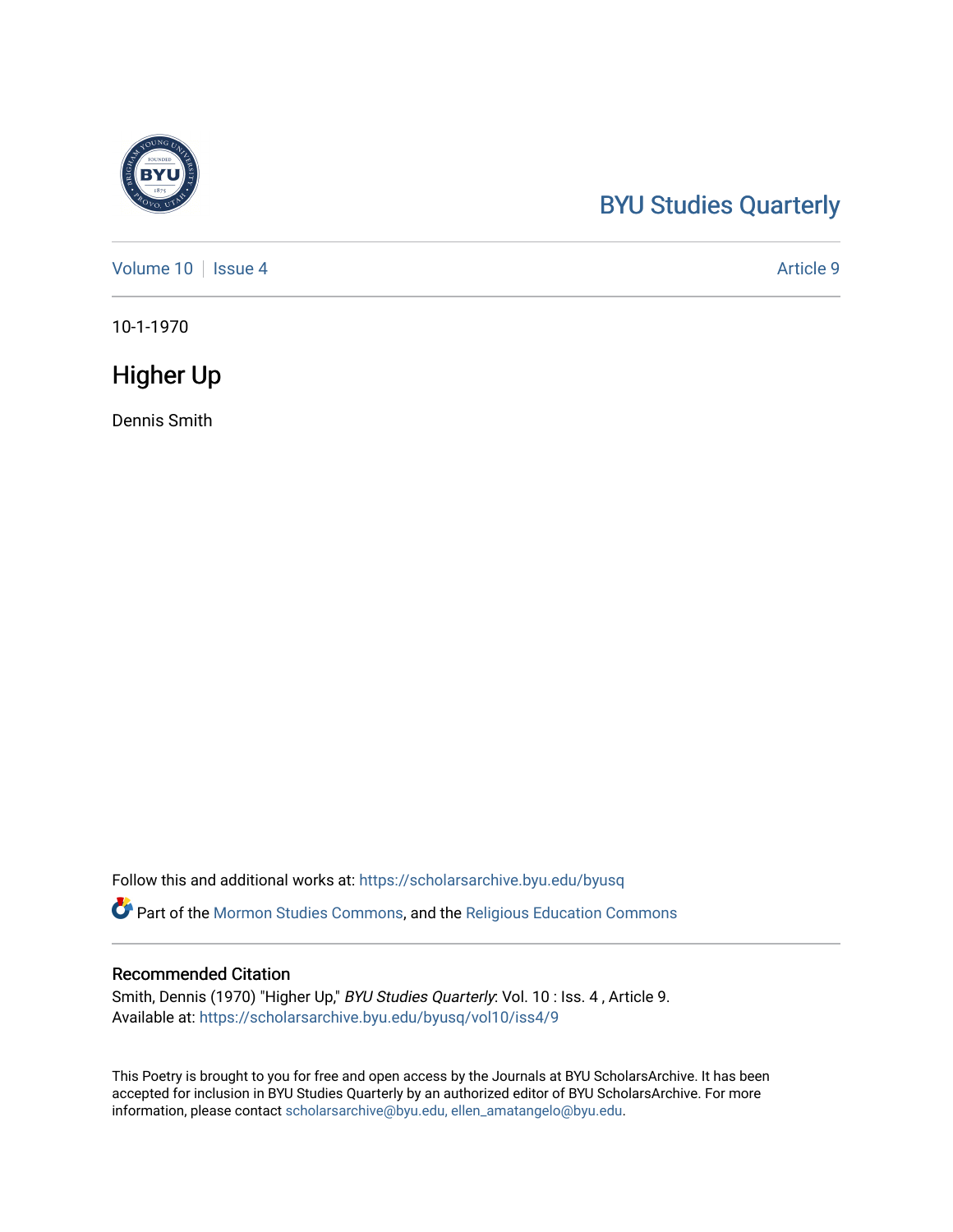422

# Dennis Smith

To get up here is quite a climb because the branches on the way are often far apart and big around So big around, in fact, that I can't grip them but must almost hug them up in places However, bigger limbs mean bigger trees and once past all the bigger limbs the smaller limbs feel better even though you're higher up.

And higher up is better too because it gives more view

\*From Dennis Smith's Star-Counter (Trilogy Art Publications, 1970), reprinted by permission of the author

# Higher Up\*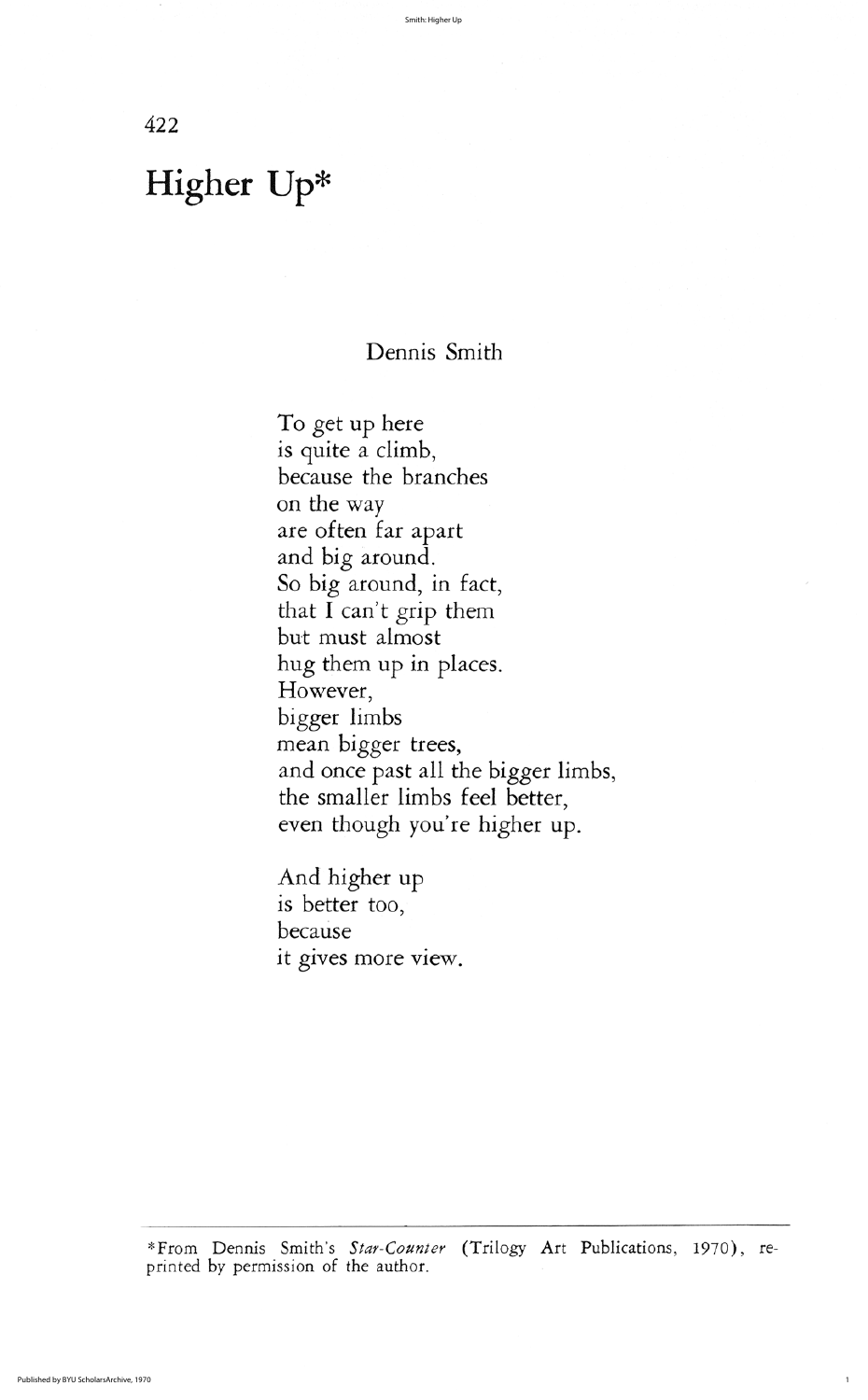23

I doubt it or he'd look.

There's George McDaniel driving through his orchard with a trailer full of ladders on behind his tractor in the orchard grass

I wonder if he realizes that the neighbor boy is in his tallest poplar?

Why, even if he put his ladder to the tallest apple tree he'd be so far below that I'd be looking down to watch him pick And all the while I think, the wind slides through the leaves in rustles and the limb to which I cling sways from back to forth again

He'd never see.

It's funny how the people all down there don't know that  $\Gamma$ m up here. That makes me feel like I know something they don't know— that I'm up here, that is.